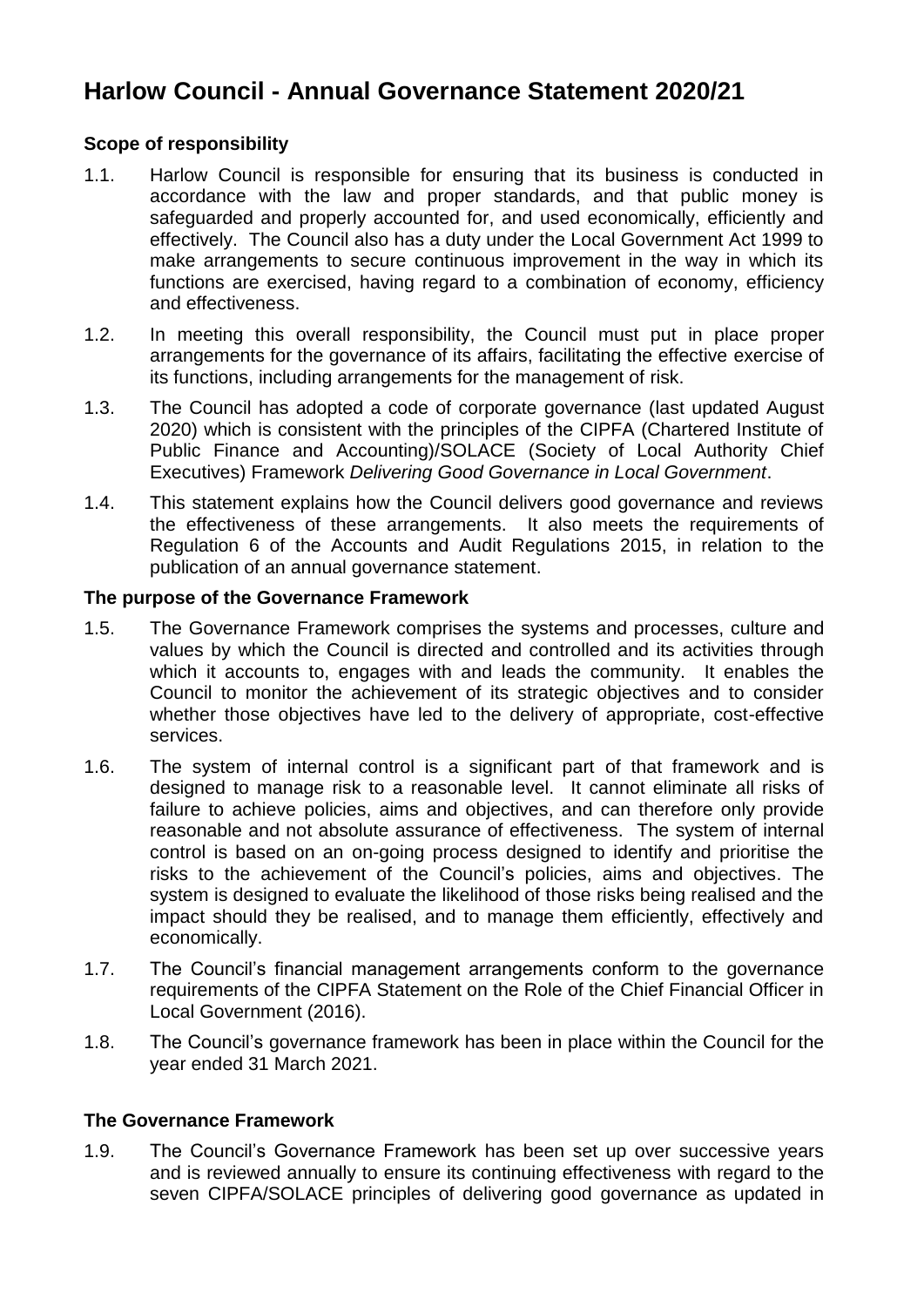2016, which are:

- Behaving with integrity, demonstrating strong commitment to ethical values, and respecting the rule of law.
- Ensuring openness and comprehensive stakeholder engagement.
- Defining outcomes in terms of sustainable economic, social and environmental benefits.
- Determining the interventions necessary to optimise the achievement of the intended outcomes.
- Developing the Council's capacity, including the capability of its leadership and the individuals within it.
- Managing risks and performance through robust internal control and strong financial management.
- Implementing good practices in transparency, reporting, and audit, to deliver effective accountability
- 1.10. A brief description of the key elements of Governance Framework in place at Harlow Council is included as Appendix 1. The annual review of the effectiveness of this framework is covered in the next section.

### **Review of effectiveness**

- 1.11. The Council has responsibility for conducting, at least annually, a review of the effectiveness of its governance framework including the system of internal control. The review of effectiveness is informed by:
	- a) the work of the senior management team who have responsibility for the development and maintenance of the governance environment
	- b) the role of the Cabinet and committees, including the Audit and Standards Committee and the Shareholders Sub Committee for the Council's wholly owned subsidiary company Harlow Trading Services
	- c) the Internal Audit Manager's Annual Report
	- d) comments made by the external auditors
	- e) other review agencies and inspectorates
- 1.12. The review has been led by the Corporate Governance Group comprising the Head of Governance, the Section 151 Officer, a Policy and Performance representative, the Internal Audit Manager, the Insurance and Risk Manager, the Legal Services Manager and other officers when they have specific contributions to make. In carrying out the review, the Group has kept in mind the seven CIPFA/SOLACE principles of effective governance. The Group has considered the following evidence:
	- a) Service Assurance Statements third tier managers, in conjunction with their Head of Service, have completed a self-assessment covering the effectiveness of governance arrangements in their area. The selfassessments, which have been reviewed by Internal Audit, have been used to identify areas for improvement both at a service level and, where more than one service has identified an area for improvement; corporate actions have been added to the improvement plan covered in the next section.
	- b) The Internal Audit Manager's annual opinion on the Council's control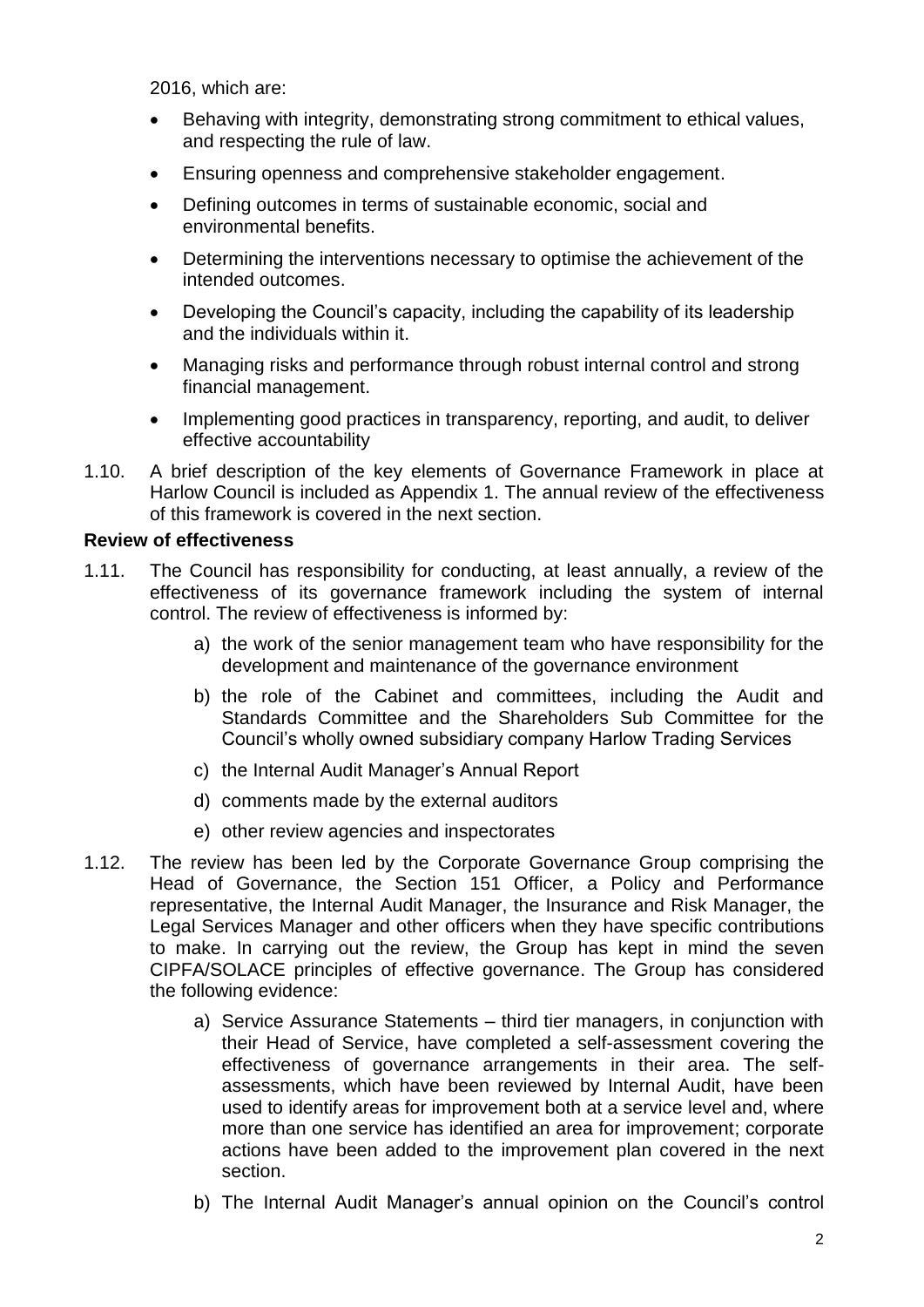framework, delivered to the Audit and Standards Committee, as the body charged with governance.

- c) Based upon the results of work undertaken during the year it is the Internal Audit Manager's overall opinion that the Council has an adequate and effective governance, risk management and control framework for 2020/21. Areas for improvement were identified in a number of reviews and action plans agreed. Where significant deficiencies in control processes have been identified by Internal Audit, the actions that the Council's management plan to take will, if implemented satisfactorily, resolve the deficiencies in the appropriate manner.
- d) External audit reports issued during the 2020/21 year. Where these exist, we have also used reports from other agencies and inspectorates.
- 1.13. During the year the Corporate Governance Group has been responsible for monitoring and reviewing the corporate governance framework and for considering specific governance issues as they arise. The work of this group has strengthened many of the Council's governance processes and has addressed issues raised in the Annual Governance Statement. In particular, the group continues to ensure that there is better integration of the assurance framework and that the process for producing the Annual Governance Statement remains robust.

#### **Impact of coronavirus on the Council's governance arrangements for 2020/21**

- 1.14. On 23 March 2020 the Prime Minister announced a national lockdown due to the coronavirus pandemic. This led to the majority of staff working from home and a temporary cessation of Council meetings. Due to the outbreak the Council invoked its emergency powers under Part 3 (Part B, paragraph 1) of the Council's Constitution. This has allowed the Chief Executive, in consultation with the Leader of the Council, to carry out the functions of the Council and Cabinet.
- 1.15. Local authorities in England were granted new powers to hold public meetings virtually by using video or telephone conferencing technology from 04 April 2020. Since the end of April virtual meetings have been taking place for Harlow, which are open to the public. This included those meetings deferred from the end of March/beginning of April including Cabinet and Council.
- 1.16. This came to an end in May 2021. Regulations which have allowed local authorities to meet remotely during the Covid-19 pandemic do not apply to meetings after 6 May 2021.
- 1.17. Key Council services, including all statutory ones, continued during lockdown although some processes were amended to allow for remote working, for example allowing approval by email instead of a wet signature and discussed with Internal Audit first. Some services were paused for a short while for example routine housing repairs and coronavirus led to some new activities being undertaken, for example distribution of the government's Covid-19 related business grants by the Revenues and Benefits service.

#### **Overall opinion of Harlow's governance arrangements**

1.18. Despite coronavirus this AGS demonstrates that the Council's governance arrangements have remained fit for purpose, even when flexed, for example by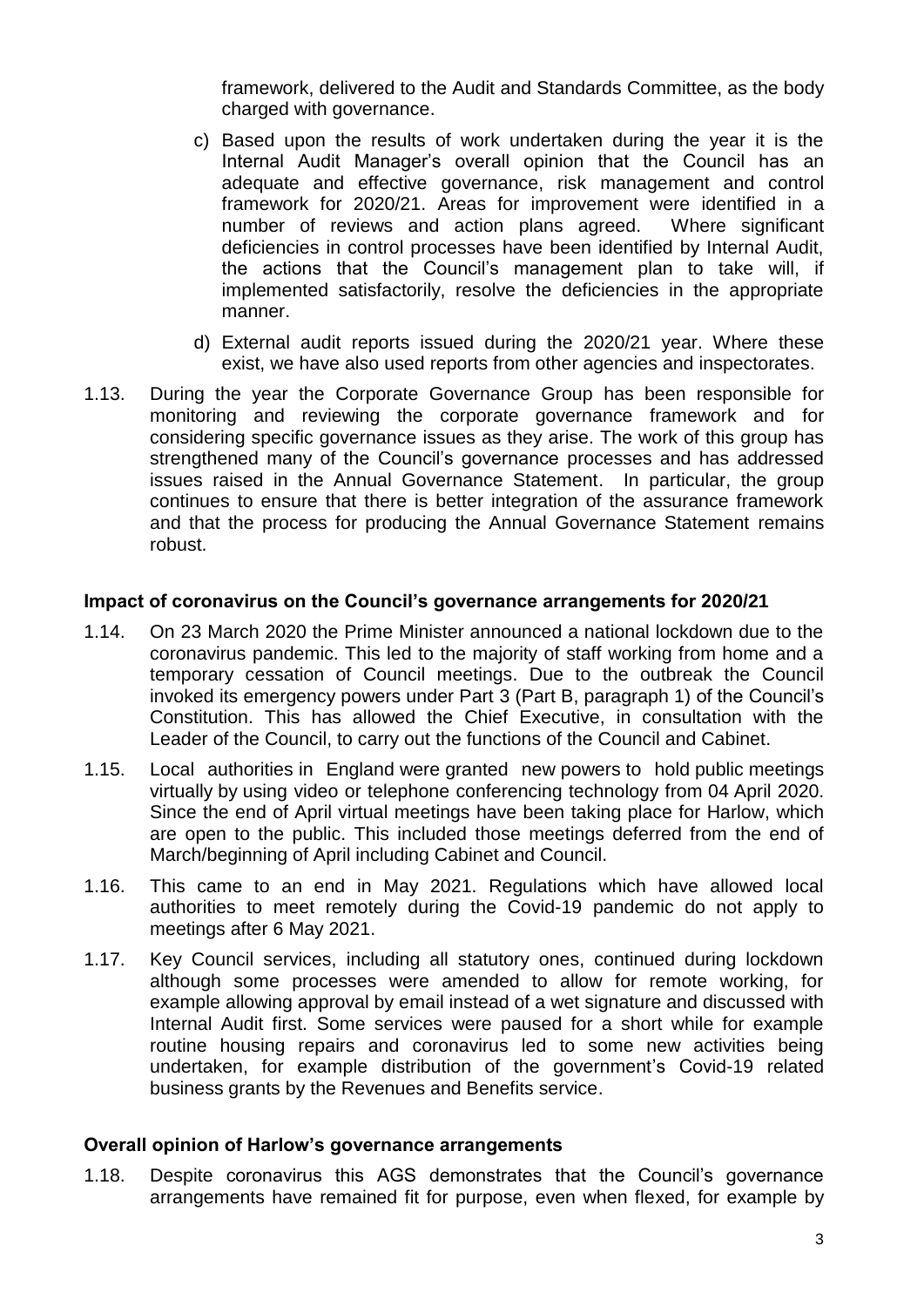invoking the Council's emergency powers and holding Cabinet, Council and committee meetings virtually. There has been no significant detriment on the Council's ability to deliver its services.

1.19. The Corporate Governance Group has undertaken an assessment of the arrangements for governance during 2020/21 including a review of the assurance checklists and statements submitted by managers. It has concluded that arrangements are fit for purpose and working effectively and this has been endorsed by SMB (Senior Management Board). As a result of this assessment, a small number of other governance issues have been identified and in order to further strengthen arrangements, as detailed in table two.

## **2. Governance Issues Identified**

2.1. This final part of the Annual Governance Statement (AGS) outlines the actions taken, or proposed, to deal with significant governance issues identified. The Council's Corporate Governance Group, which monitors and reviews the corporate governance framework, has ensured that the issues raised in the previous AGS have been addressed as detailed in Table 1 below:

| <b>Significant issue identified in 2019/20</b><br><b>AGS</b> | Action taken in 2020/21 to address<br>the issue                                                                                                                                                                                                                                                                                                                     |  |  |  |  |
|--------------------------------------------------------------|---------------------------------------------------------------------------------------------------------------------------------------------------------------------------------------------------------------------------------------------------------------------------------------------------------------------------------------------------------------------|--|--|--|--|
| Risk Management and lessons learnt                           | It was important that the Council<br>to<br>monitor<br>continued<br>(and<br>where<br>required) mitigate risks to the Council's<br>objectives, not only those relating to<br>coronavirus.                                                                                                                                                                             |  |  |  |  |
|                                                              | Risks have continued to be routinely<br>scrutinised by both SMB and the Audit<br>and Standards Committee. And is being<br>informed through the Council's Covid-<br>19 recovery groups.                                                                                                                                                                              |  |  |  |  |
|                                                              | Lessons learnt are being built into the<br>accommodation<br>Council's<br>review<br>including how and where staff will be<br>allowed to work going forward.                                                                                                                                                                                                          |  |  |  |  |
| <b>Financial resilience</b>                                  | Close monitoring of budgets against<br>actuals took place throughout 2020/21,<br>and included a review of the Council's<br>Medium Term Financial Strategy.                                                                                                                                                                                                          |  |  |  |  |
| New ways of working                                          | As a result of coronavirus staff have<br>been encouraged to work in a more<br>agile (remote) way. Processes have<br>been reviewed to<br>ensure<br>internal<br>controls, especially where altered, are<br>robust and fit for purpose. This was<br>undertaken in conjunction with a review<br>information<br>IT.<br>security<br>and<br>оf<br>governance arrangements. |  |  |  |  |

**Table 1 – Progress on significant governance issues identified in the 2018/19 AGS**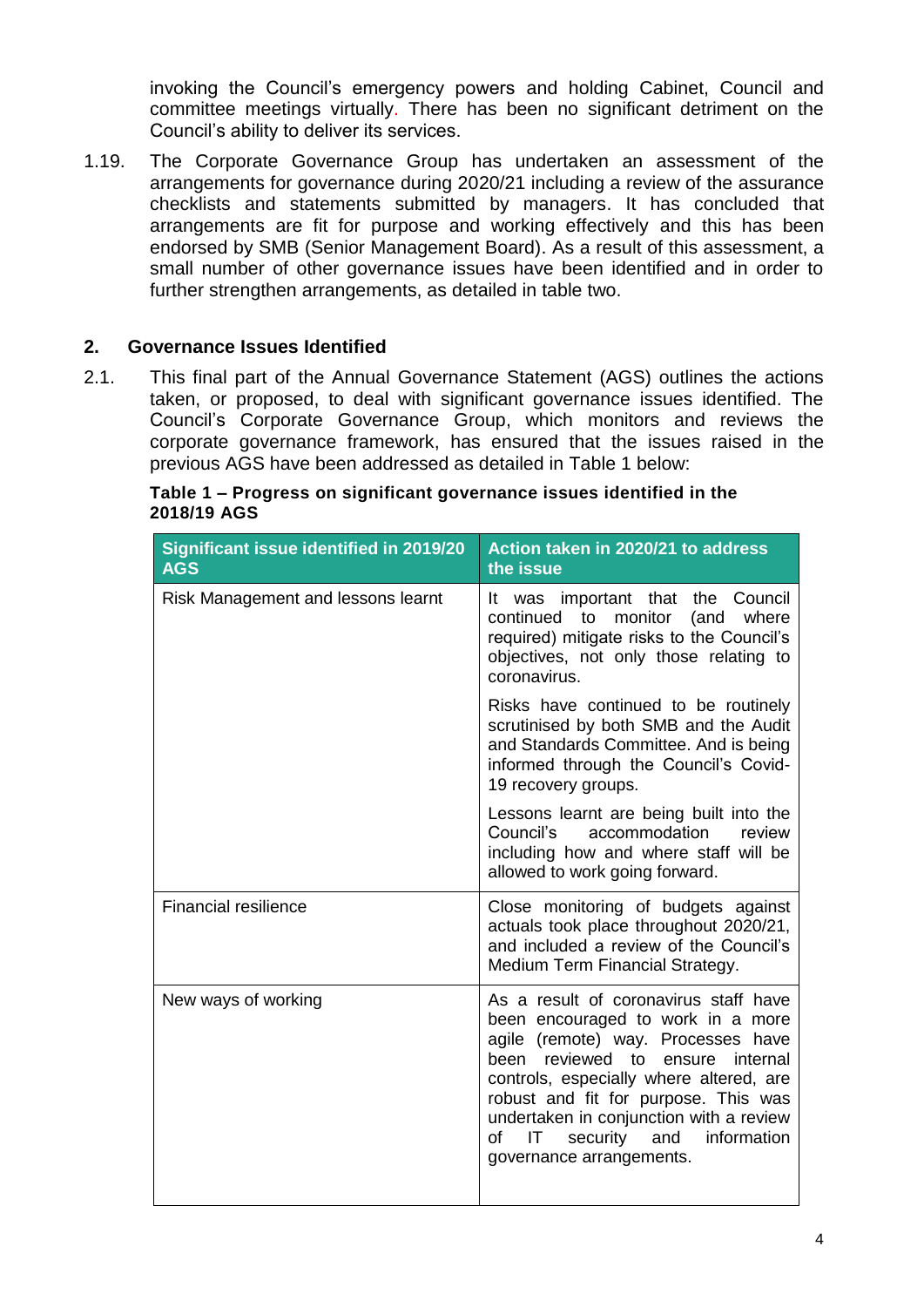| Ensuring the health and safety of staff,<br>partners and the public in the way it<br>delivers its services                                                 | The Council kept under constant review<br>Health and Safety measures both within<br>the Council and across the district to<br>ensure government legislation and<br>guidance was being followed regarding<br>Covid-19, especially where the Council<br>was delivering its services. |  |  |
|------------------------------------------------------------------------------------------------------------------------------------------------------------|------------------------------------------------------------------------------------------------------------------------------------------------------------------------------------------------------------------------------------------------------------------------------------|--|--|
| <b>Common themes from the Service Assurance Statements was:</b>                                                                                            |                                                                                                                                                                                                                                                                                    |  |  |
| Project management<br>processes<br>corporate approach                                                                                                      | This will be progressed in 2021/22<br>following Member approval of additional<br>staff resource to help move<br>this<br>forward.                                                                                                                                                   |  |  |
| Staff resilience for small teams -<br>ensuring adequate emergency cover for<br>key roles and team development is<br>difficult to achieve for smaller teams | This was reviewed as part of the<br>Council's Covid-19 recovery plan and<br>lessons learnt process. A number of<br>posts have been created<br>new<br>to<br>improve resilience.                                                                                                     |  |  |

2.2. In preparing this statement and reviewing the effectiveness of the Council's governance arrangements, the following areas have been identified for improvement. These are set out in the table below, together with the steps to be taken to address them:

|  |  |  |  |  | Table 2: Areas for improvement or monitoring during 2021/22 |  |
|--|--|--|--|--|-------------------------------------------------------------|--|
|  |  |  |  |  |                                                             |  |

| Key improvement/review area                                                                                | Action to be taken in 2021/22                                                                                                                                                                                                                                                                                                |  |  |  |
|------------------------------------------------------------------------------------------------------------|------------------------------------------------------------------------------------------------------------------------------------------------------------------------------------------------------------------------------------------------------------------------------------------------------------------------------|--|--|--|
| Ensuring the health and safety<br>of staff, partners and the public<br>in the way it delivers its services | As in 2020/21 the Council will keep under review<br>Health and Safety measures both within the<br>across the district to<br>Council and<br>ensure<br>government legislation and guidance is being<br>followed regarding the country's recovery from<br>Covid-19, especially where the Council is<br>delivering its services. |  |  |  |
| <b>New Administration</b><br>New ways of working                                                           | As a result of coronavirus staff have been<br>encouraged to work in a more agile (remote)                                                                                                                                                                                                                                    |  |  |  |
|                                                                                                            | way. How this works in practice longer term will<br>form part of the current accommodation review,<br>drawing on feedback from the coronavirus<br>working groups and kept under review by SMB.                                                                                                                               |  |  |  |
|                                                                                                            | In addition, SMB will work with the new<br>Administration, and keep staff informed, of any<br>corporate priorities, ensuring<br>changes<br>in<br>governance arrangements remain robust.                                                                                                                                      |  |  |  |
| Financial<br>Code<br>Management<br>review                                                                  | introduction of CIPFA's<br>2020/21<br>the<br>saw<br>Financial Management Code 2019. A key goal<br>of the Code is to improve the financial resilience<br>organisations by embedding<br>enhanced<br>οf<br>standards of financial management.                                                                                   |  |  |  |
|                                                                                                            | An assessment will be undertaken to ensure the<br>Council can demonstrate compliance with the<br>Code. Or if there are deficiencies, develop an<br>action plan to address these.                                                                                                                                             |  |  |  |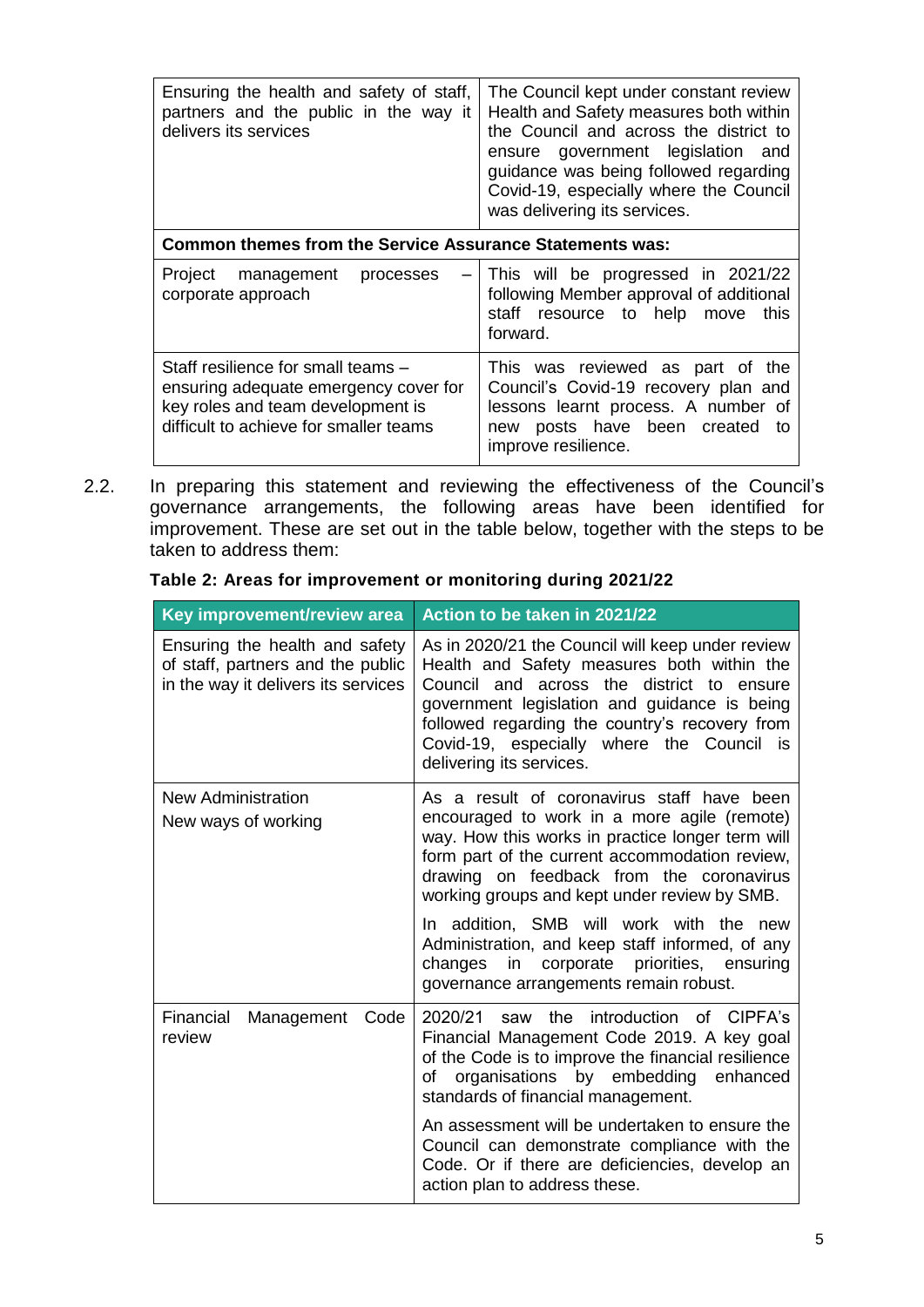| Key improvement/review area                                     | Action to be taken in 2021/22                                                                                                                                                                                                                                                                                                                             |  |  |  |
|-----------------------------------------------------------------|-----------------------------------------------------------------------------------------------------------------------------------------------------------------------------------------------------------------------------------------------------------------------------------------------------------------------------------------------------------|--|--|--|
| <b>Statement of Accounts</b>                                    | Due to both technical and resource issues (due<br>to Covid-19) there has been a delay in the final<br>approval of the 2018/19 and 2019/20 accounts.<br>This may impact on the approval of the final<br>accounts for 2020/21, the date of publication<br>(which is also the target date for the completion<br>of the external audit) is 30 September 2021. |  |  |  |
|                                                                 | A restructure of the accountancy team and a<br>review of Council processes will be undertaken<br>to mitigate the risk of future delays for<br>subsequent years production and approval of<br>the Council's Statement of Accounts.                                                                                                                         |  |  |  |
| <b>Common theme from the Service Assurance Statements were:</b> |                                                                                                                                                                                                                                                                                                                                                           |  |  |  |
| Risk management and<br>business/service planning                | Work commenced in 2020/21 to better align<br>service/business plans and risk management<br>processes. This will continue in 2021/22                                                                                                                                                                                                                       |  |  |  |
| Project management processes<br>- corporate approach            | As identified in table 1, this will be progressed in<br>2021/22 by members of the Corporate<br>Governance Group                                                                                                                                                                                                                                           |  |  |  |

2.3. The Corporate Governance Group will oversee this action plan over the coming year and report on progress to the Audit and Standards Committee. The Group will ensure that governance issues are promoted, addressed and monitored in a co-ordinated manner throughout the next financial year.

| 2.4.    | We, the undersigned, are satisfied that these steps will address the<br>need for improvements that were identified in our review of<br>effectiveness. The Council's Governance Group will monitor their<br>implementation and operation throughout the year and report progress<br>as part of our next annual review. |       |
|---------|-----------------------------------------------------------------------------------------------------------------------------------------------------------------------------------------------------------------------------------------------------------------------------------------------------------------------|-------|
| Signed: |                                                                                                                                                                                                                                                                                                                       | Date: |
|         | (Leader of the Council)                                                                                                                                                                                                                                                                                               |       |
| Signed: |                                                                                                                                                                                                                                                                                                                       | Date: |
|         | (Chief Executive)                                                                                                                                                                                                                                                                                                     |       |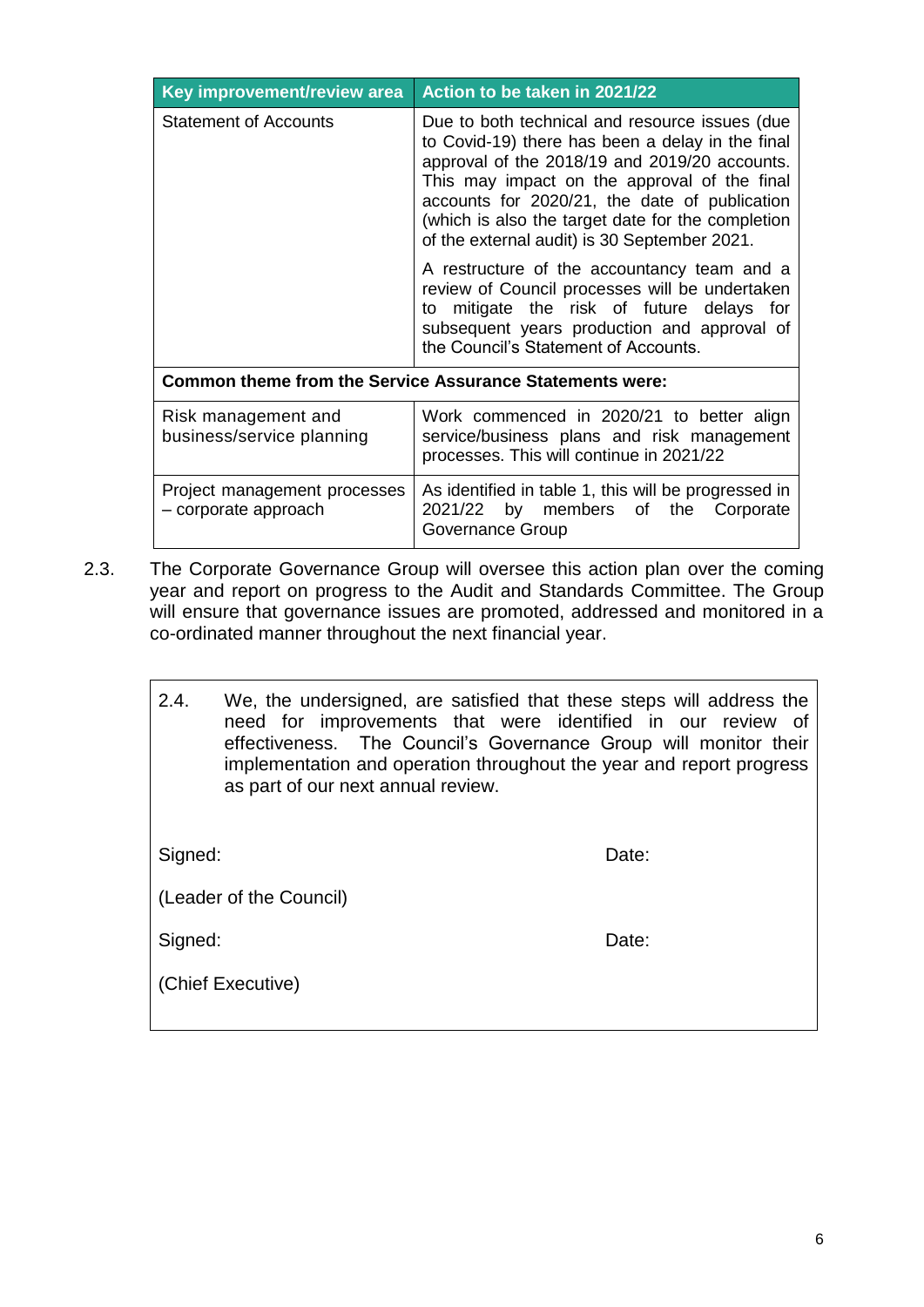### APPENDIX 1

| <b>INTEGRITY</b>                                                                                                                                                                                                                                                                                                                                                                                                                                                                       | <b>OPENNESS</b>                                                                                                                                                                                                                                                                            | <b>VISION</b>                                                                                                                                                                                                         | <b>OUTCOMES</b>                                                                                                                                                                                                                                                                                                                                                                       | <b>CAPACITY AND</b><br><b>CAPABILITY</b>                                                                                                                                                                                                                                                                                                                                                                                                                          | <b>RISK AND</b><br><b>PERFORMANCE</b>                                                                                                                                                                                                                                                                                                                                                                                           | <b>ACCOUNTABILITY</b>                                                                                                                                                                                                                                                                                                                                                                    |
|----------------------------------------------------------------------------------------------------------------------------------------------------------------------------------------------------------------------------------------------------------------------------------------------------------------------------------------------------------------------------------------------------------------------------------------------------------------------------------------|--------------------------------------------------------------------------------------------------------------------------------------------------------------------------------------------------------------------------------------------------------------------------------------------|-----------------------------------------------------------------------------------------------------------------------------------------------------------------------------------------------------------------------|---------------------------------------------------------------------------------------------------------------------------------------------------------------------------------------------------------------------------------------------------------------------------------------------------------------------------------------------------------------------------------------|-------------------------------------------------------------------------------------------------------------------------------------------------------------------------------------------------------------------------------------------------------------------------------------------------------------------------------------------------------------------------------------------------------------------------------------------------------------------|---------------------------------------------------------------------------------------------------------------------------------------------------------------------------------------------------------------------------------------------------------------------------------------------------------------------------------------------------------------------------------------------------------------------------------|------------------------------------------------------------------------------------------------------------------------------------------------------------------------------------------------------------------------------------------------------------------------------------------------------------------------------------------------------------------------------------------|
| Behave with<br>integrity,<br>demonstrating a<br>strong commitment<br>to ethical values<br>and respect the<br>rule of law.                                                                                                                                                                                                                                                                                                                                                              | Ensure openness<br>in its culture and<br>engage<br>comprehensively<br>with stakeholders,<br>citizens and<br>service users.                                                                                                                                                                 | Have a clear vision<br>and defined desired<br>outcome in terms of<br>sustainable, social<br>and environmental<br>benefit.                                                                                             | Have in place<br>interventions<br>necessary to<br>optimise the<br>achievement of<br>its intended<br>outcomes.                                                                                                                                                                                                                                                                         | Develop the<br>Council's capacity<br>and capability of its<br>leadership and staff                                                                                                                                                                                                                                                                                                                                                                                | Manage the Council's<br>risk and performance<br>through robust internal<br>control and strong<br>public finance<br>management.                                                                                                                                                                                                                                                                                                  | Implement good practice<br>in transparency,<br>reporting and audit to<br>deliver effective<br>accountability.                                                                                                                                                                                                                                                                            |
|                                                                                                                                                                                                                                                                                                                                                                                                                                                                                        |                                                                                                                                                                                                                                                                                            |                                                                                                                                                                                                                       | Annual Governance Statement 2020/21                                                                                                                                                                                                                                                                                                                                                   |                                                                                                                                                                                                                                                                                                                                                                                                                                                                   |                                                                                                                                                                                                                                                                                                                                                                                                                                 |                                                                                                                                                                                                                                                                                                                                                                                          |
| • A robust<br>whistleblowing<br>policy and zero<br>tolerance<br>approach to<br>fraud and<br>corruption.<br><b>The Constitution</b><br>sets out codes<br>of conduct for<br>Councillors and<br>Officers.<br>The<br>$\bullet$<br>Constitution,<br>which sets out<br>decision making<br>framework,<br>gives clear<br>definitions of<br>roles and<br>responsibilities<br>and a protocol<br>for how<br>Councillors and<br>Officers work<br>together<br><b>Equality Policy</b><br>revised and | • Leadership<br>encourages<br>open and<br>supportive<br>culture.<br>Standard<br>committee<br>report format<br>and publicly<br>available<br>modern.gov<br>system for<br>reporting.<br>Strategy for<br>encouraging<br>stakeholder<br>involvement.<br>• Overview and<br>Scrutiny<br>Committee | • A new 2021<br>corporate plan<br>has been<br>approved<br>• Adopted Local<br>Plan that<br>supports the<br>Council's vision<br>• Defined<br>standards of<br>customer service<br>backed by a<br>complaints<br>procedure | • Open and<br>transparent<br>reporting of<br>Key<br>Performance<br>Indicators and<br>action plans<br>for indicators<br>that are out of<br>tolerance<br>• Decision<br>making<br>processes<br>that receive<br>objective and<br>rigorous<br>analysis<br>including<br>involvement<br>of the<br>Monitoring<br>and Section<br>151 Officers<br>• Anti-Fraud<br>and<br>Corruption<br>Strategy | • A People<br>Resources Plan<br>(to be updated) to<br>ensure that the<br>Council has the<br>staff, the skills, the<br>knowledge, the<br>facilities and the<br>resources to meet<br>legal<br>requirements, its<br>Vision and<br>Corporate Plan.<br>• The Council has<br>an established<br>induction and<br>training<br>programme for<br>existing and new<br>Councillors. This<br>process includes<br>mentoring and<br>training events as<br>and when<br>identified | • A corporate Risk<br>Strategy and toolkit.<br>• A performance<br>management<br>framework which<br>includes integrated<br>performance and<br>financial<br>management report.<br>• Medium Term<br><b>Financial Strategy</b><br>and integrated<br>service planning<br>approach<br>• Internal Audit<br>function to provide<br>assurance on<br>governance, risk<br>management and<br>control.<br>• Audit and Standards<br>Committee | • Accountability for<br>decision making<br>detailed within the<br>Constitution<br>Reporting regularly<br>on performance and<br>use of resources.<br>• Requirement for<br>managers to produce<br>annual assurance<br>statements which<br>feeds into the Annual<br>Governance<br>Statement<br>• Processes to ensure<br>internal and external<br>audit<br>recommendations are<br>acted upon |